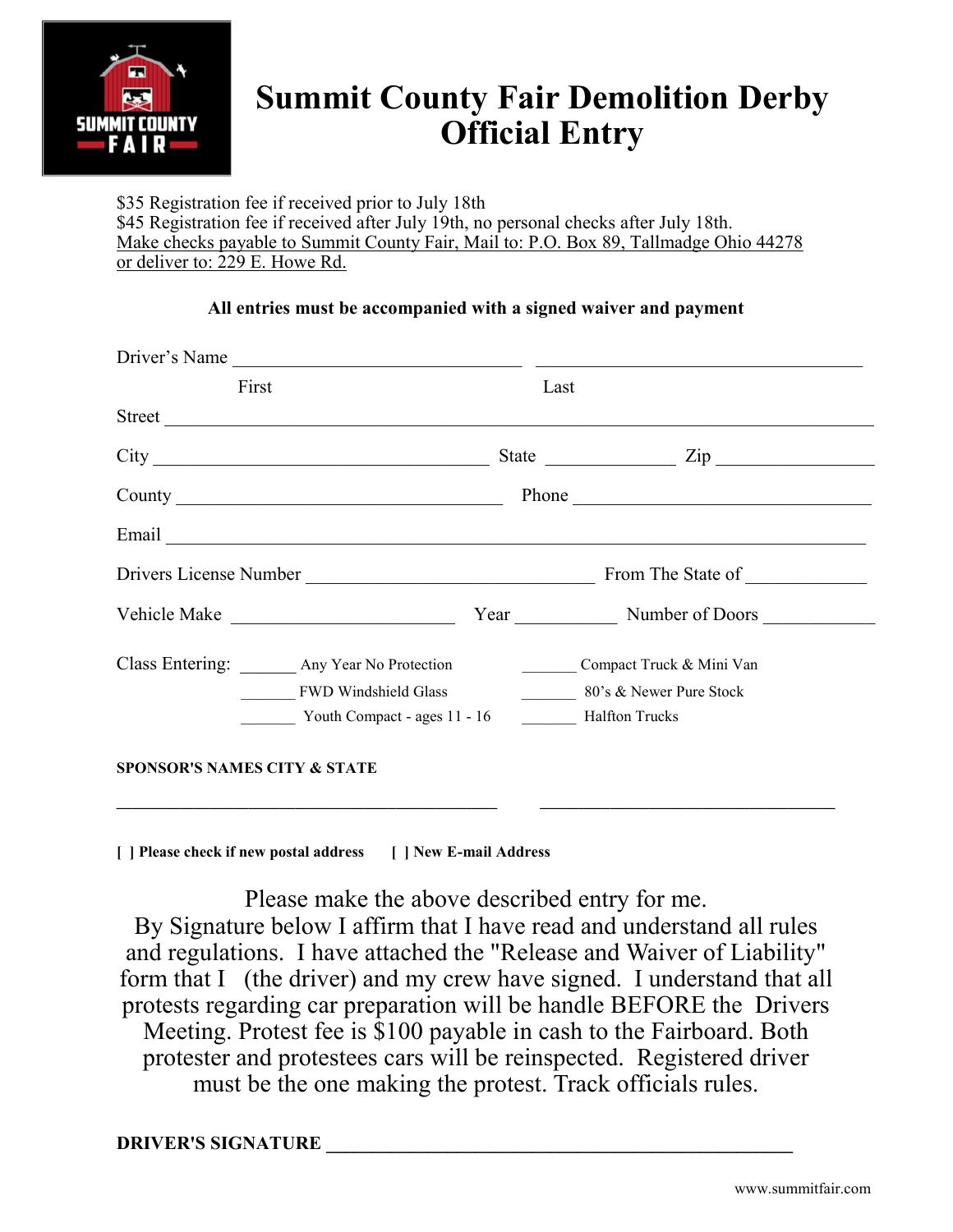#### Release and Waiver of Liability, Assumption of Risk and Indemnity Agreement

### **Summit County Fair Demolition Derby – 229 E. Howe Rd., Tallmadge, OH Description and Location of Scheduled Event(s)**

Description and Location of Scheduled Event(s)

IN CONSIDERATION of being permitted to compete, officiate, observe, work for, or participate in any way in the EVENT(s) or being permitted to enter for any purpose any RESTRICTED AREA (defined as any area requiring special authorization, credentials, or permission to enter or any area to which admission by the general public is restricted or prohibited), EACH OF THE UNDERSIGNED, for himself, his personal representative, heirs, and next of kin:

1. Acknowledges, agrees, and represents that he has or will immediately upon entering any of such RESTRICTED AREAS, and will continuously thereafter, inspect the RESTRICTED AREAS which he enters and he further agrees and warrants that, if at any time, he is in or about RESTRICTED AREAS and he feels anything to be unsafe, he will immediately advise the officials of such and will leave the RESTRICTED AREAS and/or refuse to participate further in the EVENT(s).

2. HEREBY RELEASES, WAIVES, DISHCARGES AND COVENANTS NOT TO SUE the promoters, participants, racing associations, sanctioning organizations or any subdivision thereof, track operators, track owners, officials, car owners, drivers, pit crews, rescue personnel, any persons in any RESTRICTED AREA, promoters, sponsors, advertisers, owners and lessees of premises used to conduct the EVENT(s), premises and event inspectors, surveyors, underwriters, consultants and others who give recommendations, directions, or instructions or engage in risk evaluation or loss control activities regarding the premises or EVENT(s) and each of them, their directors, officers, agents, and employees, all for the purposes herein referred to as "Releases," FROM ALL LIABILTIY TO THE UNDER-SIGNED, his personal representatives, assigns, heirs, and next of kin, FOR ANY AND ALL LOSS OR DAMAGE, AND ANY CLAIM OR DEMANDS THEREFORE ON ACCOUNT OF INJURY TO THE PERSON OR PROPERTY OR RESULTING IN DEATH OF THE UNDERSIGNED ARISING OUT OF OR RELATED TO THE EVENT(s), WHETHER CAUSED BY THE NEGLIGENCE OF THE RELEASEES OR OTHERWISE.

3. HEREBY AGREES TO INDEMNIFY AND SAVE AND HOLD HARMLESS the Releases and each of them FROM ANY LOSS, LIABILITY, DAMAGE OR COST they may incur arising out of or related to the EVENT(s) WHETHER CAUSED BY THE NEGLIGENCE OF THE RELEASEES OR OTHERWISE.

4. HEREBY ASSUMES FULL RESPONSIBILITY FOR ANY RISK OF BODILY INJURY, DEATH OR PROPERTY DAMAGE arising out of or related to the EVENT(s) whether caused by the NEGLIGENCE OF RELEASEES or otherwise.

5. HEREBY acknowledges that THE ACTIVITIES OF THE EVENT(s) ARE VERY DANGEROUS and involve the risk of serious injury and/or death and/or property damage. Each of THE UNDERSIGNED also expressly acknowledges that INJURIES RECEIVED MAY BE COMPOUNDED OR INCREASED BY NEGLIGENT RESCUE OPERATIONS OR PROCEDURES OF THE RELEASES.

6. HEREBY agrees that this Release and Waiver of Liability, Assumption of Risk and Indemnity Agreement extends to all acts of negligence by the Releases, INCLUDING NEGLIGENT RESCUE OPERATIONS and is intended to be as broad and inclusive as is permitted by the laws of the Province or State in which the Event(s) is/are conducted and that if any portion thereof is held invalid, it is agreed that the balance shall, notwithstanding, continue in full legal force and effect.

I HAVE READ THIS RELEASE AND WAIVER OF LIABILITY, ASSUMPTION OR RISK AND INDEMNITY AGREEMENT, FULLY UNDERSTAND ITS TERMS, UNDERSTAND THAT I HAVE GIVEN UP SUBSTANTIAL RIGHTS BY SIGNING IT, AND HAVE SIGNED IT FREELY AND VOLUNTARILY WITHOUT ANY INDUCEMENT, ASSURANCE, OR GUARANTEE BEING MADE TO ME AND INTEND MY SIGNATURE TO BE A COMPLETE AND UNCONDITIONAL RELEASE OF ALL LIABILITY TO THE GREATES EXTENT ALLOWED BY LAW.

| <b>PRINT NAME HERE</b>                                                                                                 | <b>SIGN NAME HERE</b>                                                                                                  |
|------------------------------------------------------------------------------------------------------------------------|------------------------------------------------------------------------------------------------------------------------|
| <u> 1989 - Johann John Harry Harry Harry Harry Harry Harry Harry Harry Harry Harry Harry Harry Harry Harry Harry H</u> |                                                                                                                        |
|                                                                                                                        |                                                                                                                        |
|                                                                                                                        |                                                                                                                        |
|                                                                                                                        |                                                                                                                        |
| $\overline{\phantom{a}}$                                                                                               |                                                                                                                        |
|                                                                                                                        | <u> 1989 - Johann John Harry Harry Harry Harry Harry Harry Harry Harry Harry Harry Harry Harry Harry Harry Harry H</u> |
|                                                                                                                        |                                                                                                                        |
|                                                                                                                        |                                                                                                                        |
|                                                                                                                        |                                                                                                                        |
|                                                                                                                        |                                                                                                                        |